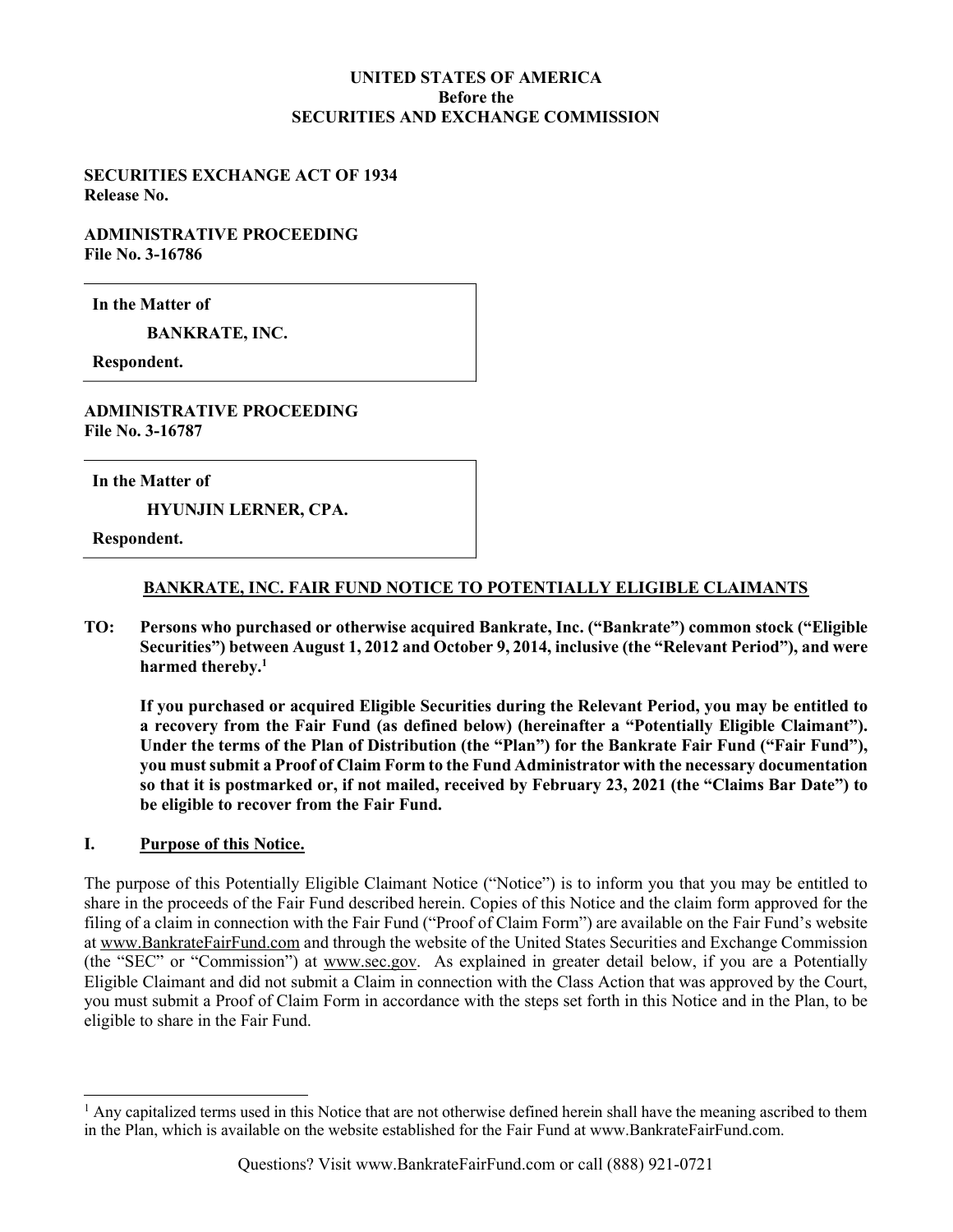Please Note: Receipt of this Notice does not mean you are eligible to receive a distribution payment. In addition, the Fund Administrator does not have information regarding your potentially eligible transactions.

NOTICE REGARDING ELECTRONIC FILES: Certain claimants with large numbers of transactions may request, or may be requested, to submit information regarding their transactions in electronic files. To obtain the mandatory electronic filing requirements and file layout, you may visit the Fair Fund website at www.BankrateFairFund.com or you may email the Fund Administrator's electronic filing department at Info@BankrateFairFund.com. Any file not in accordance with the required electronic filing format will be subject to rejection. Proof of authority to submit a Proof of Claim Form on behalf of any managed accounts must be submitted with any Proof of Claim Forms for such accounts.

#### PLEASE READ THIS NOTICE CAREFULLY AND IN ITS ENTIRETY BECAUSE YOU MAY BE ENTITLED TO A RECOVERY FROM THE FAIR FUND. THIS NOTICE CONTAINS IMPORTANT INFORMATION REGARDING YOUR ABILITY TO SHARE IN THE FAIR FUND.

# II. Background.

On September 8, 2015, in two related settled administrative proceedings the Commission issued separate orders, against Bankrate, Inc. ("Bankrate") and, its vice president of finance Hyunjin Lerner, CPA ("Lerner") (collectively, the "Respondents") finding that they violated the federal securities laws.

The Commission ordered Bankrate to pay a \$15,000,000 civil penalty and ordered Lerner to pay a \$150,000 civil penalty, \$30,045 in disgorgement, and \$2,571 of prejudgment interest. Bankrate and Lerner paid the funds in full to the Commission on September 10, 2015 and September 18, 2015, respectively. Simultaneously, the Commission filed a related litigated civil action against Edward DiMaria, Bankrate's former Chief Financial officer, and Matthew Gamsey, former Vice President and director of accounting, in the U.S. District Court for the Southern District of New York ("Civil Action"). On May 8, 2017, a single fair fund was established, pursuant to Section 308(a) of the Sarbanes-Oxley Act of 2002, as amended, which combined the \$15,182,616 in civil penalties, disgorgement, and prejudgment interest paid, by Bankrate and Lerner for distribution to harmed investors. Pursuant to their respective judgments in the Civil Action, DiMaria paid \$231,158.56 in disgorgement, prejudgment interest, and civil penalties and Gamsey paid a \$60,000 civil penalty to the Commission, which was transferred into the Fair Fund for distribution with the funds therein. In total, \$15,473,774.56 was paid into the Fair Fund for distribution to harmed investors.

On May 26, 2016, the Commission issued an order appointing Damasco & Associates LLP, now known as Miller Kaplan Arase LLP ("Miller Kaplan"), as the tax administrator (the "Tax Administrator") of the Fair Fund.

On January 18, 2018, the Commission issued an order appointing JND Legal Administration ("JND") as the fund administrator (the "Fund Administrator") of the Fair Fund to assist in overseeing the administration and the distribution of the Fair Fund in coordination with Commission staff, pursuant to the terms of the Plan. Pursuant to the Order Approving Plan of Distribution, the Fair Fund, created by the Commission pursuant to Section 308(a) of the Sarbanes-Oxley Act of 2002 for the benefit of investors harmed by the Respondents' securities violations, shall be distributed in accordance with the methodology described in the Plan.

#### III. The Class Action.

The Fair Fund is separate and independent from the settlement funds previously established in the related securities class action settlement, entitled The City of Los Angeles, et al. v. Bankrate, Inc., et al., No. 9:14 cv 81323-DMM, in the United States District Court for the Southern District of Florida (the "Class Action"). However, the Fair Fund relates to allegations resembling those asserted in the Class Action and to purchases of Eligible Securities during the Relevant Period, which is contained within the class period of the Class Action.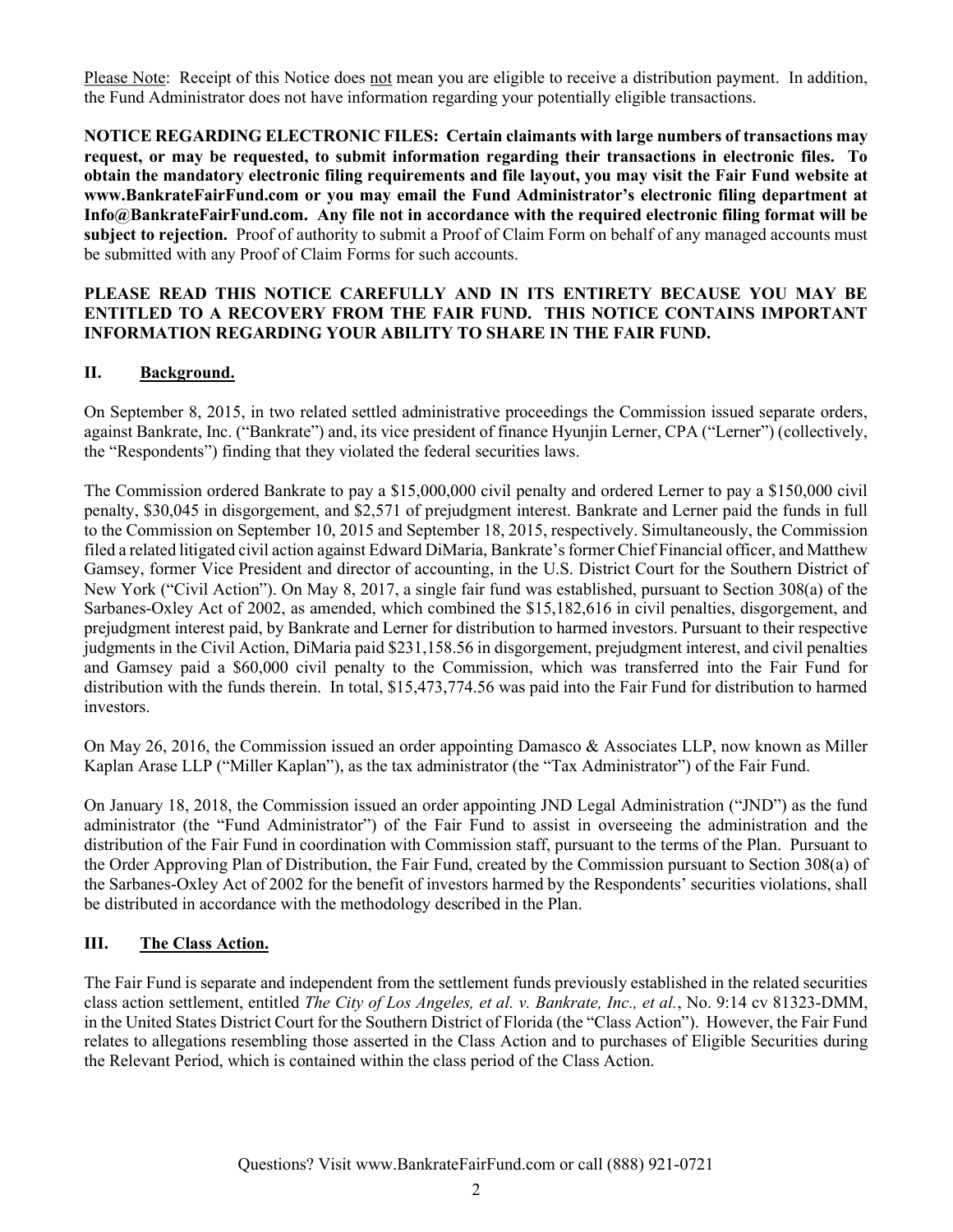If you previously filed an approved claim in the Class Action and do not wish to amend your claim, do not submit another Proof of Claim. You will automatically be deemed to be an Eligible Claimant with respect to transactions in the Class Action for which your claim was approved.

If you previously filed a claim in the Class Action that was determined to be deficient and you failed to cure such deficiencies, and you wish to participate in the Fair Fund, you must submit documentation to support your claim so that it is received no later than February 23, 2021.

If you did not previously file a claim in the Class Action and wish to participate in the Fair Fund, you must submit a Proof of Claim Form and documentation, which must be postmarked or, if not mailed, received no later than February 23, 2021.

# IV. Eligibility Criteria and Allocation for the Fair Fund.

Overview of the Plan: The Fair Fund, together with accumulated interest and earnings from investments thereon, less taxes and the fees and expenses of administering the Plan (the "Net Available Fair Fund") will be distributed to purchasers of Eligible Securities during the Relevant Period who (a) already submitted a Claim that was approved in the Class Action; (b) submitted a Claim that was determined to be deficient in the Class Action who now cure such deficiencies; and/or (c) submit Proof of Claim Forms to the Fund Administrator on or before the Claims Bar Date that are finally determined by the Fund Administrator to be eligible for a distribution ("Eligible Claimants"). The Fund Administrator is responsible for providing notice to persons with records in the Class Action, and for determining the amount of each Eligible Claimant's Eligible Loss Amount calculated pursuant to the methodology of the Plan of Allocation as set forth in Exhibit A of the Plan of Distribution for the Bankrate Fair Fund ("Recognized Claim").

Eligibility Criteria and the Method of Allocation: To qualify for a Distribution Payment from the Fair Fund, Potentially Eligible Claimants must satisfy the methodology used to calculate a Recognized Loss as set forth in Exhibit A to the Plan of Distribution for the Bankrate Fair Fund (the "Plan of Allocation"). The Plan of Allocation is available on the Fair Fund website.

# You are excluded from participation in the Fair Fund if you are:

- A Respondent;
- A member of the immediate family (spouse or children) of any Respondent;
- An officer or director of Bankrate during the Relevant Period;
- Any firm, trust, corporation, officer, or other entity in which any Respondent has or had a controlling interest; and
- Bankrate's directors' and officers' liability insurance carriers, and any affiliates or subsidiaries thereto.

Should the total Eligible Loss Amount of all Eligible Claimants exceed the Net Available Fair Fund, the Fund Administrator will distribute funds to the Eligible Claimants based upon a pro rata distribution formula. The Fund Administrator shall determine each Eligible Claimant's Pro Rata Share of the Fair Fund based upon each Eligible Claimant's Eligible Loss Amount divided by the total of all Eligible Loss Amounts of all Eligible Claimants, multiplied by the total amount in the Net Available Fair Fund ("Pro Rata Share").

No Eligible Claimant shall receive a distribution payment unless his, her or its Eligible Loss Amount calculated pursuant to the Plan of Allocation results in a payment that is equal to or greater than \$10.00 ("Distribution De Minimis Amount"). Claims that would result in a payment of less than \$10.00 will not be paid.

# V. Proof of Claim Forms.

# PROOF OF CLAIM FORMS ARE AVAILABLE ON THE FAIR FUND WEBSITE AT WWW.BANKRATEFAIRFUND.COM. PROOF OF CLAIM FORMS MUST BE SUBMITTED TO THE ADDRESS BELOW AND POSTMARKED OR, IF NOT MAILED, RECEIVED BY FEBRUARY 23, 2021.